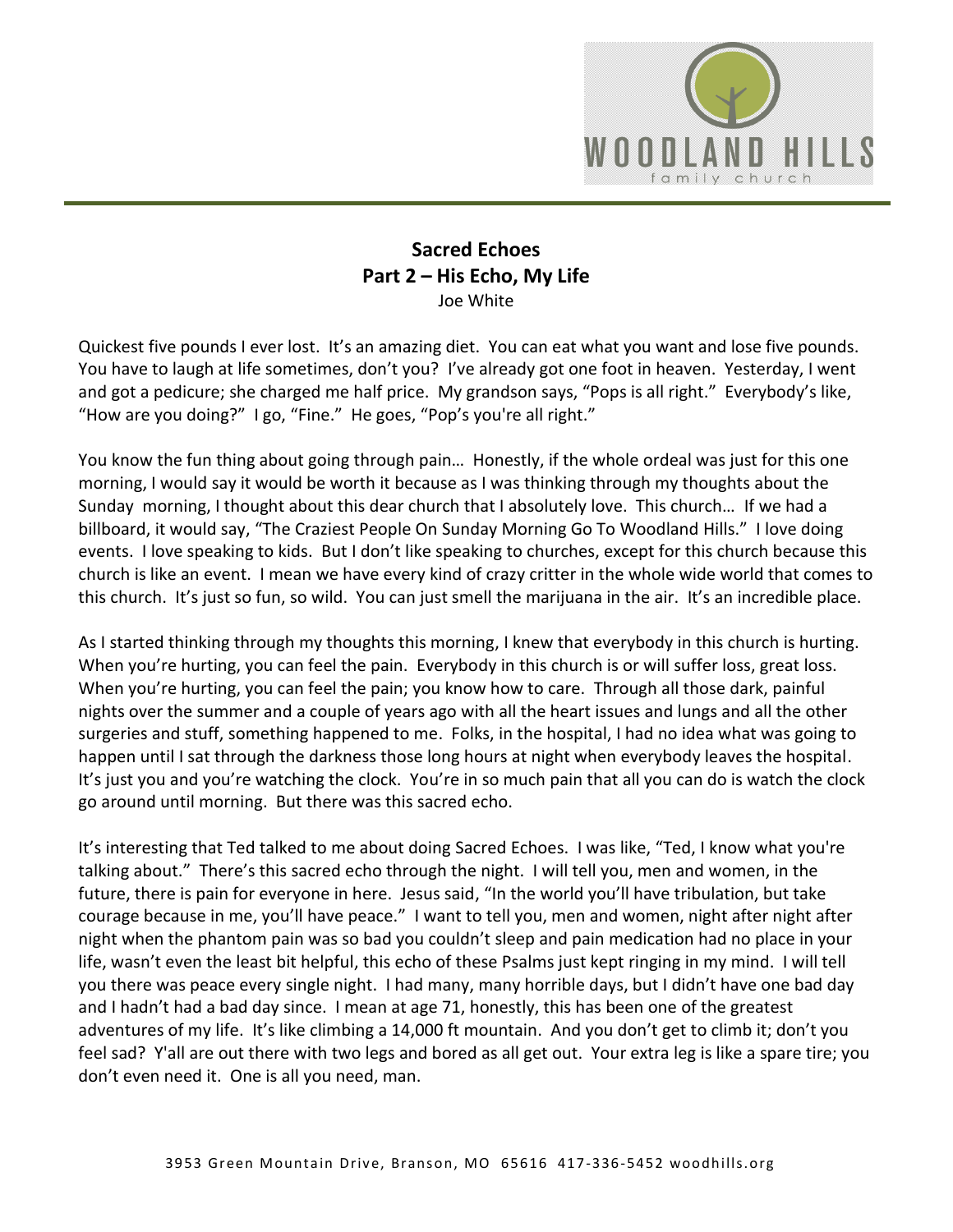The Psalms kept ringing in my mind at night. *[1](https://www.studylight.org/desk/?q=ps%2023:1&t1=en_esv&sr=1) The Lord is my shepherd…* You know the echo in your mind controls your mood and your attitude and your emotions. *…I shall not want. [2](https://www.studylight.org/desk/?q=ps%2023:2&t1=en_esv&sr=1) He makes me lie down in green pastures.* I kept hearing it at night. *He leads me beside still waters. [3](https://www.studylight.org/desk/?q=ps%2023:3&t1=en_esv&sr=1) He restores my soul. He leads me in paths of righteousness for his name's sake. [4](https://www.studylight.org/desk/?q=ps%2023:4&t1=en_esv&sr=1) Even though I walk through the valley…* I thought about this a thousand times. *…of the shadow of death, I will fear no evil…* Men and women, we teach our children, but we teach our children how to die.

When there is a sacred echo in your heart, you suffer well. What is it about the echo? What you think about in your mind that brings such incredible peace in times of such incredible turmoil? When you lose your mom and dad and you had no idea it was time for your mom and dad to pass on. When you lose your wife unexpectedly. When the doctors come into your room after the exam and they say it's cancer of your breasts, it's cancer of your prostate. What is it about the sacred echo when you can close your eyes and hear the words of Psalm 91 – *[11](https://www.studylight.org/desk/?q=ps%2091:11&t1=en_esv&sr=1) For he will command his angels concerning you to guard you in all your ways. [4](https://www.studylight.org/desk/?q=ps%2091:4&t1=en_esv&sr=1) He will cover you with his pinions…* Those words just kept coming in my mind. *and under his wings you will find refuge; his faithfulness is a shield and buckler.*

They can take your wife, they can take your leg, they can take your reputation, they can take your job, but they can't take your heart. And it's the sacred echo of the heart that rules in your life. A sacred echo is holy. A sacred echo is godly. A sacred echo is divine. A sacred echo is heavenly. Yet out of the darkness, there's that other voice that speaks, isn't there? The voice of worry. The voice of fear. The voice of anger toward your dad and bitterness toward your mom. Bitterness toward your boss. When things happen life that are difficult. That other voice which speaks so loudly.

There was a little guy that I saw this summer in a movie that I could relate to. You probably haven't seen the movie *Lion King*, but it's a movie no one knows about; it's very discrete. Not many people go to see the movie. But in case you didn't know, it's about a lion who is king. That's why they call it Lion King. Has anybody else seen it. I think I might be the only one that might have seen it. Anybody see it? The rest of y'all are liars; I know everybody has seen it like five times. I'm a grandfather with 15 grandkids, so I've seen it. I saw something in there after I talked to my daughter who just sees things that other people can't see.

I saw this little guy and I could relate to this little guy. His name was Simba. Simba was the little guy. He was heir to the throne. He was the son of the king, but in his heart, he didn't know it. Along comes Scar. Scar, the voice of the enemy, the voice of darkness, speaks to the little guy. "Your dad doesn't know what he's talking about when he tells you not to go out with that guy." "Your dad doesn't know anything." He speaks to you when you're sixteen years old. "Where's your dad?" "Come to the canyon with me. I'll show you things your daddy doesn't want to show you. If you'll come to the canyon..."

Scar begins to speak to his pride. Have you ever been spoken to by the enemy about your pride and you stood up and you took the occasion to look proud? He goes to the canyon and he says, "You can hear your voice in the canyon, and you can hear how big you are." Just like the devil, he takes him into the canyon. Scar knows if he can take out Simba and Mufasa comes to the rescue, he can take him out and then Scar gets the throne. That's the way it goes in the Bible, isn't it?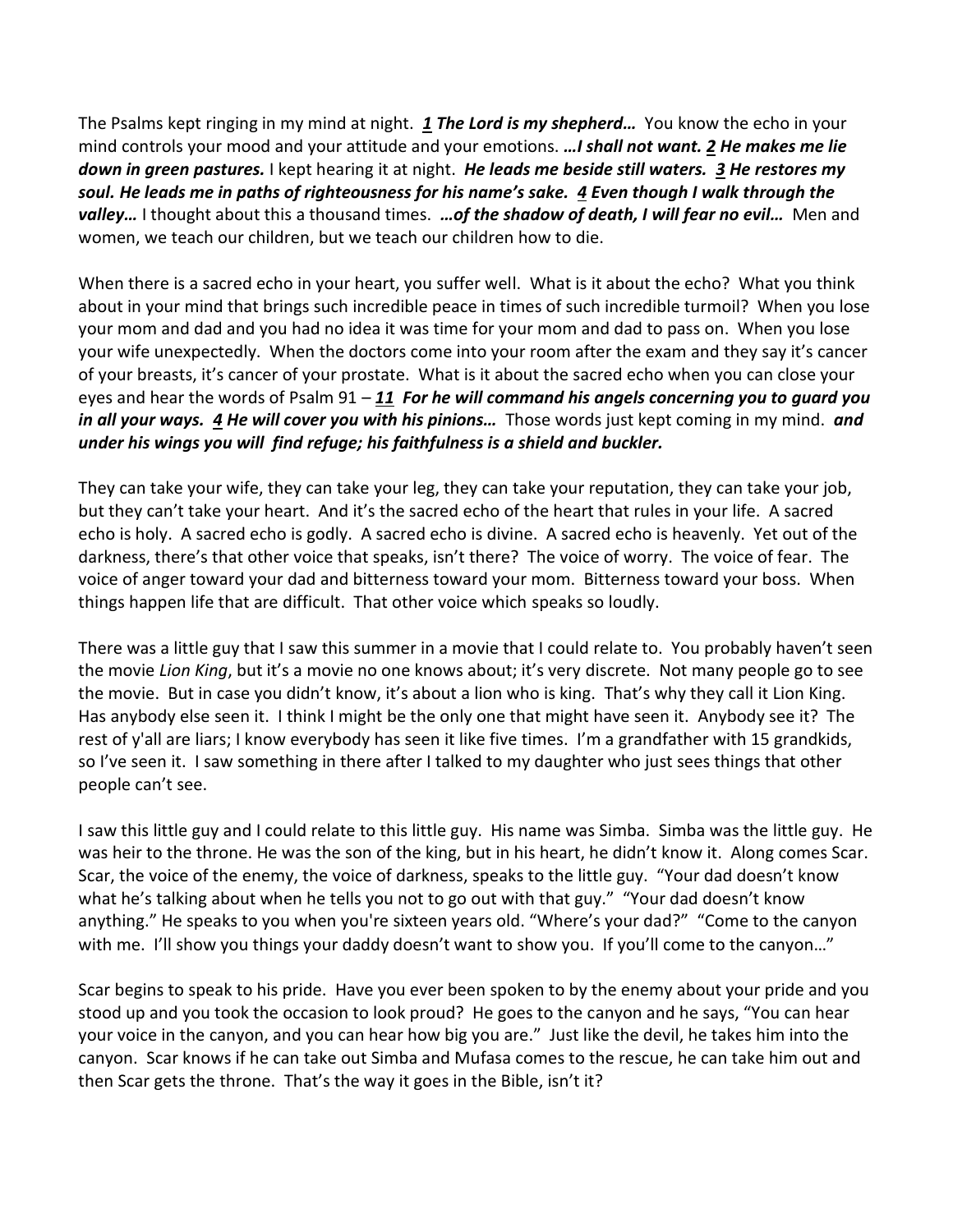He goes to the canyon and Scar stirs up the hyenas and they stir up the wildebeests. And then 10 million wildebeests come stampeding through the canyon. I never knew there were that many wildebeests in Africa. They stampede the little guy. They are trampling him under their feet. He jumps up on a log and he hangs on for dear life. Of course, his dad hears about it because every time you are in distress, your dad in heaven knows about it and your dad in heaven comes to the rescue, and Mufasa comes to the rescue. But just like Jesus on the cross… Mufasa saves Simba's life and then he tries to climb out of the canyon, but Scar pushes him off the top and he tumbles into the stampede and he dies saving his little boy.

Then Scar goes after his echo: "You're a failure. It's your fault." Have you ever heard that? "He'll never forgive you." You ever hear that? "God will never forgive you. Your sin is too much for God to forgive. You've fallen too many times. You're a failure." And Simba goes, "What do I do?" Scars says what Satan has said to you and he's said to me. "Run. Run from God. Run from your destiny. Run and never come back."

The little guy runs. He has no idea where he's going. He runs across the desert and he runs and runs until he passes out. The vultures gather around him to eat the little guy. But along comes the warthog, Pumbaa, and along comes Timon, the meerkat. "Who are you, Simba?" He looks up and he says, after all the spoken words of darkness and shame and guilt, "I'm a nobody."

Have you ever felt like this little guy? I've felt like him so many times. "I'm a nobody. God couldn't love me." Timon and Pumbaa said, "Welcome to the land of Hakuna Matata. There're no worries anyway. Life's not a circle. It doesn't matter what you do. You live and then you die, and that's all that matters. Eat, drink, and be merry because tomorrow we die."

So, in the land of Hakuna Matata, he grows up and he becomes a big boy, but he doesn't know that he has the image of his father in his face. Somehow, as he's living a life of "I'm a failure, but I don't care anymore," a little piece of his fur… Do you remember the scene? I little piece of his fur comes traveling across the desert. And through a series of circumstances, Rafiki, his buddy, finds the fur. Oh, men and women, when you're in darkness, how great is it to have a wife who encourages you? How great is it to have a husband who encourages you? How great is it to have children? When my children come to see me in the hospital, I weep because they encouraged me.

Rafiki comes alongside to encourage the little guy. He says, "Simba, I want to show you your dad. I want to show you your destiny." Little Simba shakes his head and says, "My dad is dead. It was my fault; I killed him." Rafiki says, "Come to the water and I'll show you a picture of your dad." He takes him to the water and Simba, now grown and mighty himself, looks in the water and he sees himself. He says, "That's not my dad; that's me." Remember when Rafiki stirs the water and water ripples and he sees the image of his father? Do you remember what it looked like, men and women, the first time you believed? You saw the image of your father. And this voice comes out of the darkness, "Simba, you forgot who you were, so you forgot me."

Church, you forget who you are when you are in darkness and sadness and pain and sorrow and the world hurts you. And sometimes you forget who you are and so, you forget him. You're like, "I'm an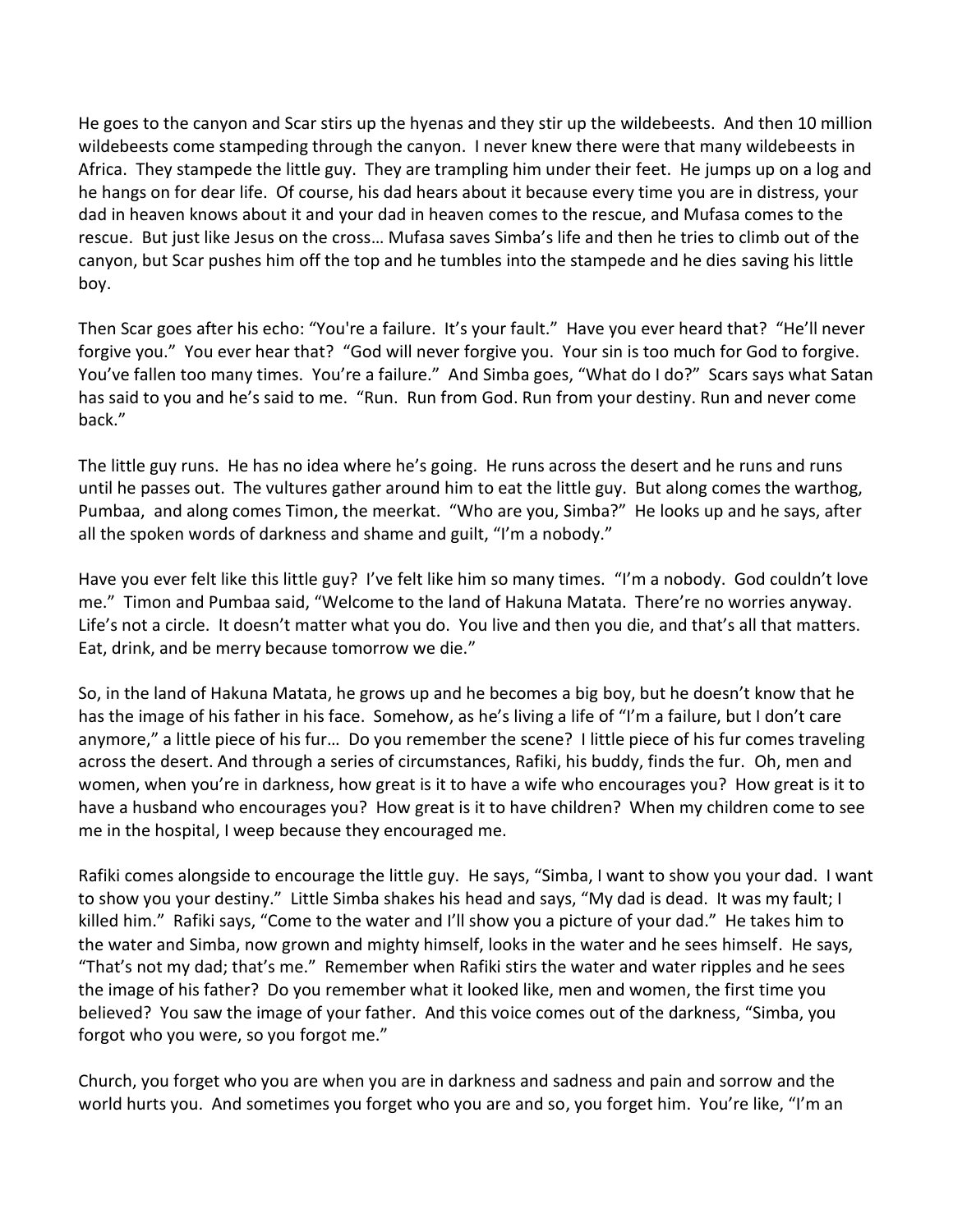addict. I'll always be an addict." "I struggle with porn." "I struggle with weed." "I struggle with alcohol." "I struggle with lust." "I struggle with a bad attitude."

Jesus said, in John 8:36, *If the son of man sets you free, you'll be truly free*. Not just on a Sunday morning with this incredible worship, but 24/7/365. You want to live. He says you can live in freedom. You go, "I'm a nobody. This morning, I don't know where I'm going. I'm not sure of my eternity." The sacred echo of 1 John 3: 1 says you're a child of God. You're a child of the king. And just like Simba, Romans 8: 17 echoes in your mind that you are destined for the throne. As a believer in Christ, you are co-heirs with Christ for the throne.

You have an attitude of hatred and bitterness towards your mom or your dad or towards your spouse. But the sacred echo of Matthew 6: 14-15 echoes in your mind and it changes your attitude to forgiveness. Christ says if you forgive others of their transgressions, your heavenly Father will also forgive you. But if you do not forgive others, he will not forgive you. Your forgiveness of others is supposed to sacredly echo the way God forgives you. So, you walk in freedom, without bitterness in your life.

Why is the sacred echo so powerful? Why can you lay in the hospital bed or be in the marriage where there is difficulty and trials or in the job where the boss is difficult to work with and you could lay there or sit there or work there day after day with joy in your heart and watch your boss eventually transform over the years because of the way you live your life. Because of the darkness, this sacred echo… I'll tell you the one for me, men and women. It stated off the leukemia about 20 years ago. And then through 25 surgeries over the years of the spine and back and the lungs and the heart and all this crazy stuff, I lay there on the table and they put needles in my arms. I know I'm going to go to sleep in a minute.

The other day, I was going to do a heart thing. They were going to shock my heart because my heart is a mess. I had this sweet Korean doctor and he says, "We're going to make you sleepy." I'm like, "I don't know what it means in Korean, but I don't want to be sleepy, I want to be asleep." Just before I go in, he's like, "We're going to make you sleepy." Again, I go, "Dr. Sam…" By the way, this guy is fabulous. He's one of the sweetest men I've ever met. He says, "We're going to make you sleepy." I'm like, "Dr. Sam, don't say sleepy. I want to be asleep. I want to go out." They squirt me and I'm still awake. I go, "Squirt me again. I want more of that; whatever that was." He squirts me a second time and I'm still awake. And I know the paddles are coming on my heart. I go, "Dude, you've got to give me more of that stuff." Finally, I was out. Every time I go out, I just go, "Jesus, I'm coming to you."

The sacred echo in 2 Corinthians 12: 10 tickled my mind so many times. Paul said, *Most gladly, therefore, we will boast about our weaknesses that the power of Christ might live in me.* Men and women, we teach our children, but teach our children how to die.

In 2 Corinthians 4: 10, that sacred echo takes over in the night again. *…always caring in the body the death of Jesus, so Jesus may also be manifest in our bodies*. The more I die the more he lives. I tell you, folks, it changes everything.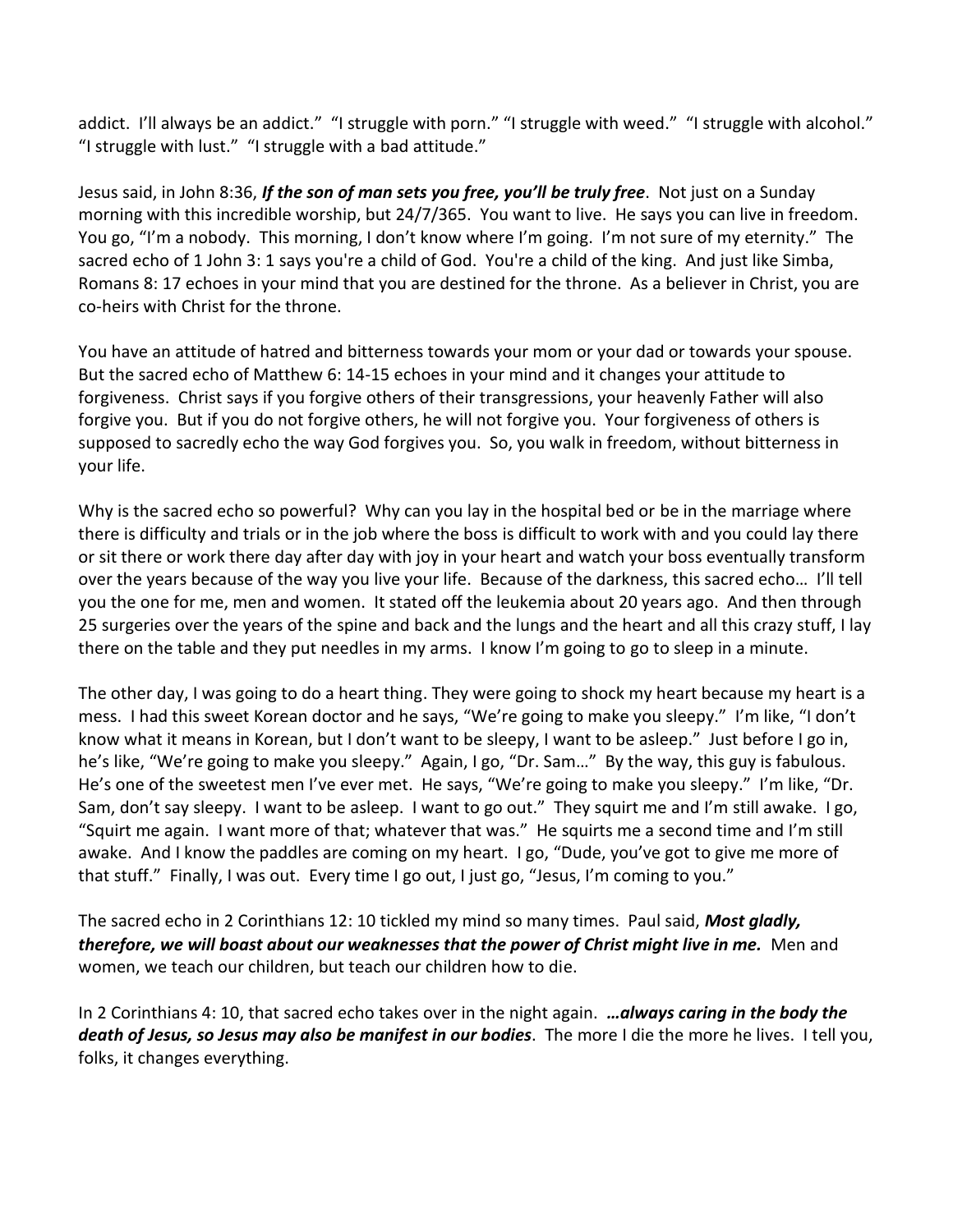Here's the fun deal about coming to a sermon like this. The sacred echo of your mind becomes the sacred echo of how you live. How your mind echoes, whether it's sacred or unsacred, whether it's light or whether it's darkness, that becomes your attitude and your attitude becomes your behavior and your behavior becomes your reputation. It's the shadow you leave behind when you die. It's the shadow you leave behind when you go to work and you and your spouse won't see each other for eight hours. It's the shadow. It's like Scope when your married and you kiss. Without Scope, you have an unsacred echo. Dumb illustration.

This is a good illustration. Your echo become the words that go out of your mouth. The kids I counsel long for a dad who speaks wisdom because the sacred echo in his mind is scripture and you can trust him because he's a church man, he's a follower of Christ. Kids long for a dad who is their biggest cheerleader even when he's guiding them along the way. Wives long for men, husbands whose sacred echo is encouragement and praise and adoration. You can't tell her enough how beautiful she is. You can't tell her enough how lucky you are, the big dog that you are, to marry somebody as incredible as her. I'm the tramp; she's the lady. That's the way I feel with my wife. People look at my wife and go, "Is your daughter dating anyone?" It's a true story. They look at her and go, "Debbie Jo, you are so beautiful." They look at me and they go, "Oh my gosh, how did you get her?"

People long for men and women, for parents, for children that have a sacred echo. Kids, when you leave the house for school or for college, instead of cheering, your parents are weeping because your shadow was so loving and so caring, and you were so obedient and you were so wonderful to raise. You weren't fighting them all the time. You go to college and they weep and they cry and they miss you so desperately. A buddy of mine, Dennis Rayne, called the other day and I said, "What was it like when you took your daughter to college?" He said, "I told her I'd pray for her, but I tried to pray for her again and again. I cried so hard when I prayed for her, so I called her and said, 'Pray for yourself, I can't pray for you.'" That's your sacred echo when you leave the house. So many kids I meet leave a sacred echo.

Do you know the secret? I'm not a phycologist, but I believe that all the phycologists that I've read through different pages of history, agree on one thing and that is that you become what you think about. Ralph Waldo Emerson says, "*A man becomes what he thinks about all day long*."

Norman Vincent Peale says, "*If you think negative thoughts, you'll be negative. If you think positive thoughts, you'll have positive results."*

Jesus said in Mark 9: 36, *All things are possible to him who believes*. Attitudes, moods, emotions, forgiveness, peace, whatever it is that's wonderful, the sacred echo, believing in Christ, you can achieve. This is your heart and inside your heart, men and women, there is a sacred place that only Christ can fill.

As I've counseled men and women over the years, I see these substances that look so sparkling and so tasty and because my heart is not filled with Christ and I depend on substances because my heart is not filled with Christ, I depend on bitterness. Because my heart is not filled with Christ, I think I can fill lit with more stuff: bigger houses, faster cars, more clothing. Because my heart is not filled with Christ, I begin to fill it with self-defeat. And because of all those, my heart is filled with shame. "Run," Scar says, "Run." And your heart ends up looking like a substance that you couldn't taste.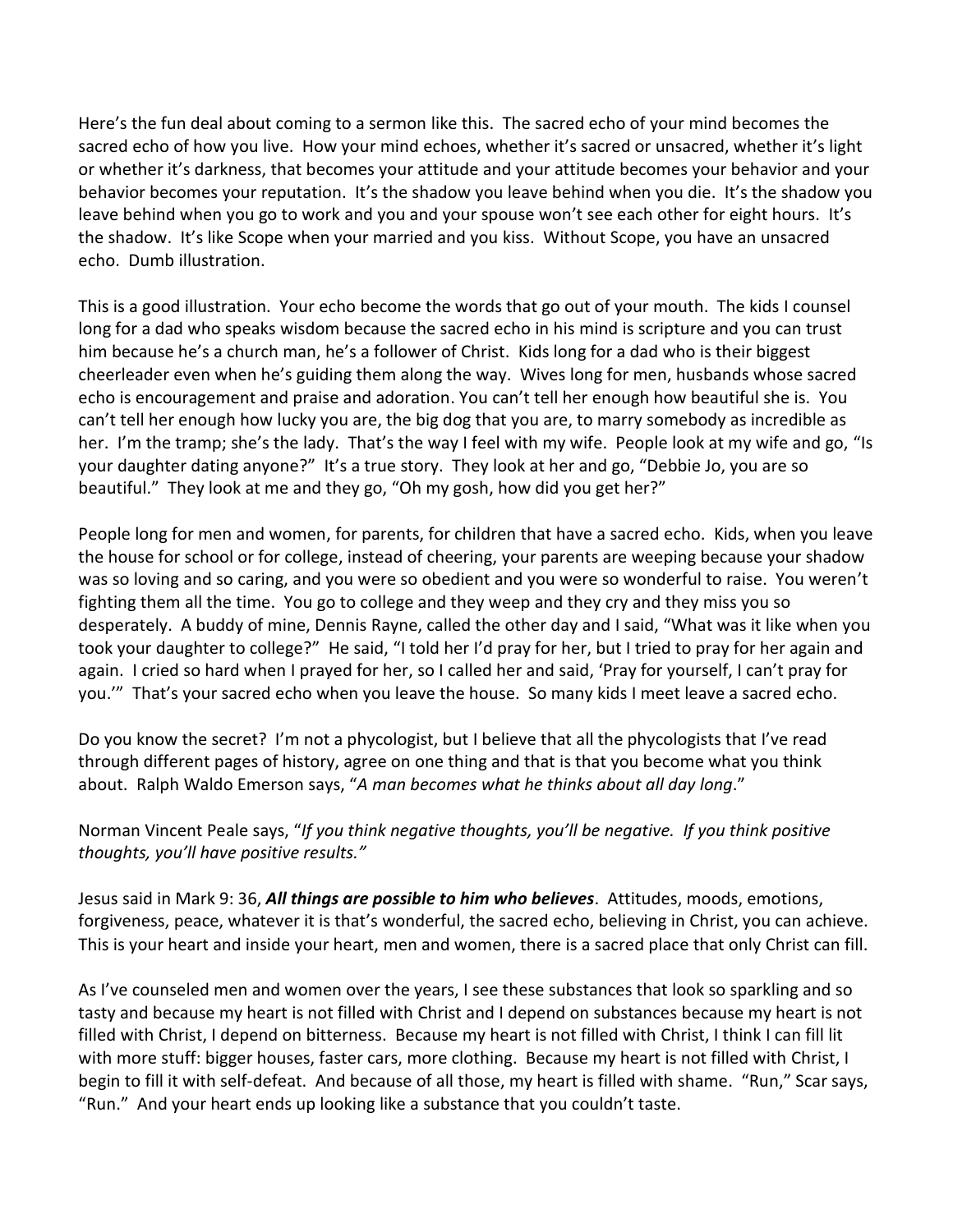Men and women, you've got a cup in your hand; take it out. Church, in all honesty, that cup is a picture of your heart and how you fill your heart. Because out of the heart, the mind speaks, and out of the mind, the body behaves. You can look at the cup and you can say, as you look at your heart, what do I fill my cup with? Really and truly, do I fill it with guilt after Christ has died to forgive the guilt? Psalms 32 – Even the shadow of guilt. Do I fill it with shame? Do I fill my heart with bitterness towards my spouse or towards my parents? Do I fill my heart with anger and hatred? Do I fill my heart with self-defeat and live in a pity party when there is pain in my life?

This morning, I'm going to ask this church to create a sacred echo as we sing. As we start off this wonderful song, you can just start off with a prayer. And when you decide that you can't clean this up… I was with a man the other day who works for us. He talked about how his life was filled with alcohol and cocaine and failure. He said, "Christ, one night, came into my life and I gave Jesus my whole heart," and he crushed the cup of his old self.

I had lunch the other day with one of the most successful basketball coaches in America. In fact, he was coach of the year. He was filling his heart with alcohol and then behavior that followed. His children said to him, "Dad, you're going to hell." And he crushed the cup and he asked Jesus for a brand-new heart and he gave it to him. Yours may not be profound and it may be little things that have leaked in. As the words of the psalm start singing to you, I want to hear the church, all over the church, crush the cup and ask Jesus today for a brand new heart with a sacred echo that will carry you through whatever happens on this side of heaven. Take your hand, when you're ready, and just crush the cup. "My whole heart is yours, Jesus, I want a brand-new heart."

Enjoy the words of this powerful song:

*I keep fighting voices in my mind that say I'm not enough Every single lie that tells me I will never measure up Am I more than just the sum of every high and every low Remind me once again just who I am because I need to know Ooh oh You say I am loved when I can't feel a thing You say I am strong when I think I am weak And you say I am held when I am falling short And when I don't belong, oh You say I am Yours And I believe (I) Oh I believe (I) What You say of me (I) I believe The only thing that matters now is everything You think of me In You I find my worth, in You I find my identity Ooh oh You say I am loved when I can't feel a thing You say I am strong when I think I am weak And you say I am held when I am falling short*